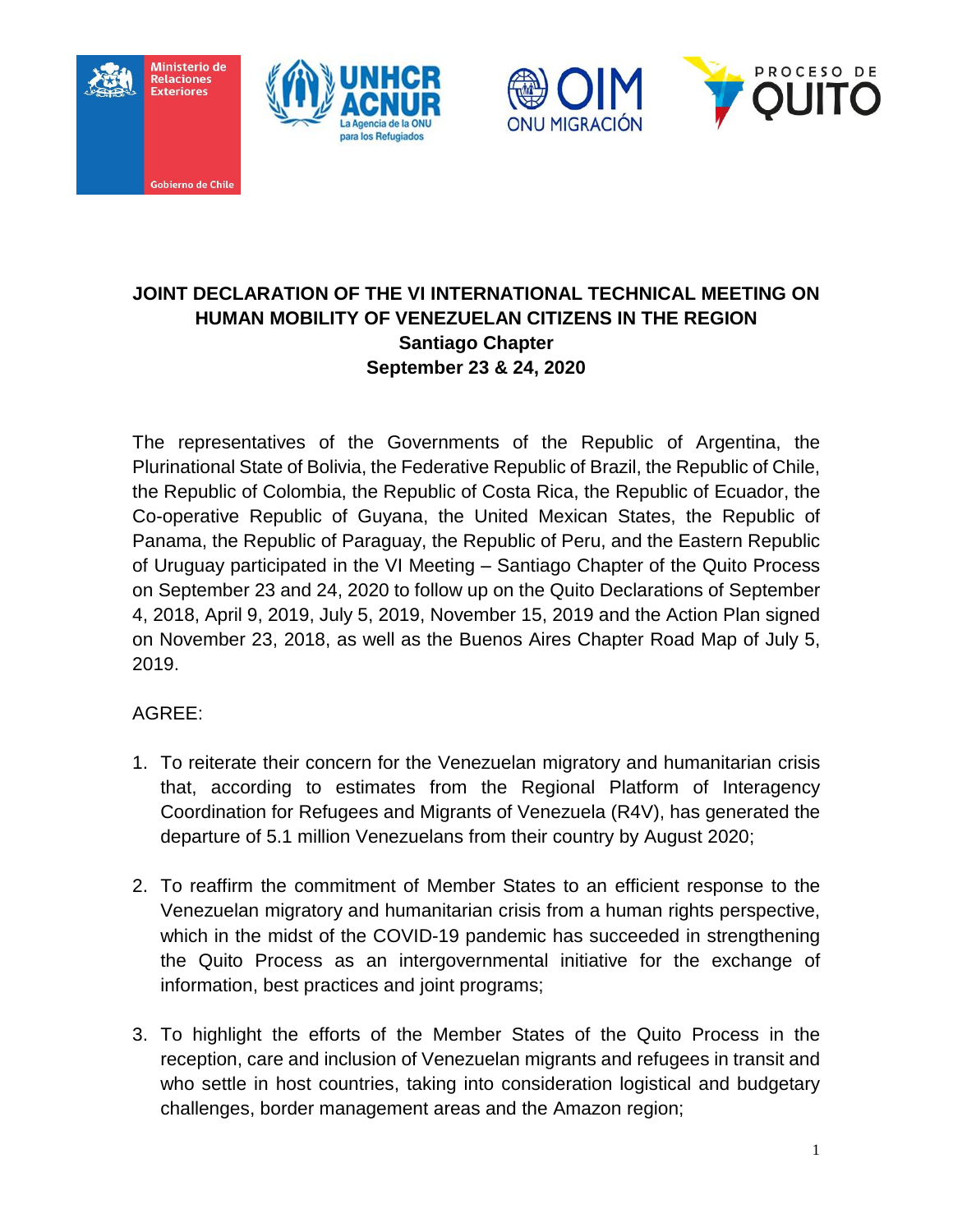





- 4. To ratify their commitment to safe, orderly and regular migration, taking into account the legal system of each Member State, the international protection of Venezuelan refugees and the need for international cooperation to contribute to efforts that countries make in providing assistance to Venezuelan migrants and refugees;
- 5. To highlight the organization and development of the preparatory thematic workshops for the VI Technical Meeting - Santiago Chapter, which through the exchange of knowledge, information and best practices facilitated understanding of the different dynamics and national responses to the situation of Venezuelan migrants and refugees in the region;
- 6. To invite Member States to implement, in accordance with their domestic laws and taking into account their different realities, policies and priorities, the recommendations from the thematic workshops:
	- **a.** Fill out a form with indicators developed by UNAIDS to reflect the current status of HIV/AIDS in the region in consultation with the respective national authorities;
	- **b.** Develop regional cooperation mechanisms that strengthen state capacities for the assistance and protection of the rights of Venezuelan migrant and refugee children and adolescents;
	- **c.** Examine mechanisms to continue promoting the principle of family reunification for Venezuelan migrants and refugees, through policies, the exchange of best practices and international cooperation;
	- **d.** Accompany and facilitate the voluntary return process through policies formulated and managed using a human rights approach, coordination between Member States and with the cooperation of relevant international agencies;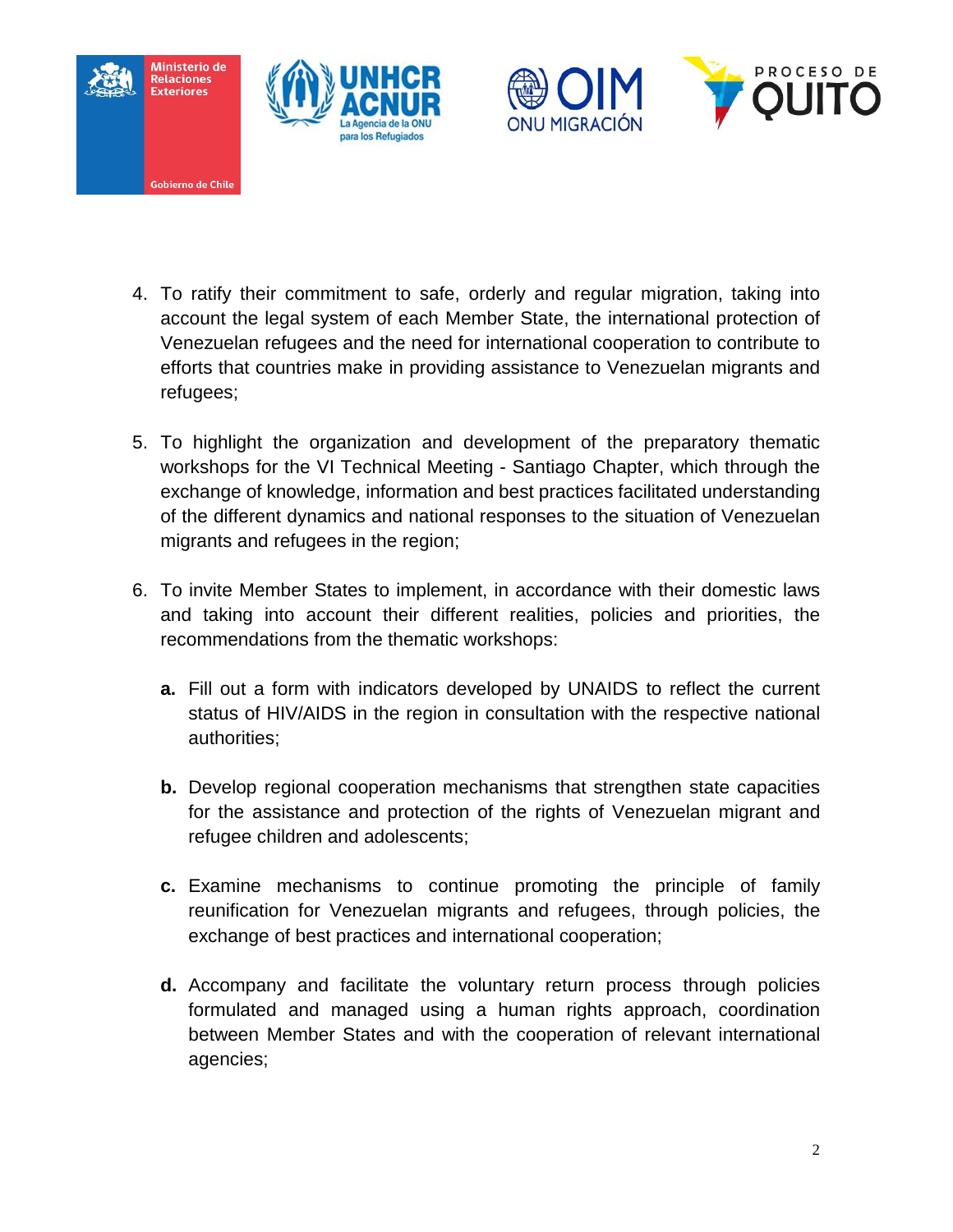







- **e.** Reaffirm their commitment to guaranteeing the right to education for migrants and refugees, taking into account their multiplying capacity and strengthening regional policy articulation, processes involving the production of data and evidence for the traceability of educational trajectories, promoting the exercising of the right to inclusive, equitable, and quality education regardless of country of origin and migratory status.
- **f.** Make progress with mechanisms for the recognition and validation of previous studies that allow migrants and refugees to continue their educational trajectories that support the continuity of their studies and/or labor insertion in host countries.
- **g.** Take into account the proposed "Regional Strategy for the Socio-Economic Integration of Refugees and Migrants from Venezuela and their Host Communities" as a reference document for this area and urge the relevant national entities to strengthen their analysis and comments regarding this publication;
- **h.** Study how an increased exchange of information, data and mechanisms between public employment services and other relevant institutions in the countries participating in the Quito Process can contribute to facilitating the access of Venezuelan refugees and migrants to decent work opportunities throughout the region;
- **i.** Recognize achievements for the strengthening of national capacities in the fight against human trafficking and urge the relevant authorities from the Members States to continue to develop positions in relation to the implementation of a regional coordination mechanism for the prevention, protection, assistance and prosecution of this crime in the framework of the Venezuelan migratory and humanitarian crisis and with the support of specialized international organizations;
- **j.** Encourage the exchange of information and best practices to assist and address the needs of Venezuelan migrants and refugees in the context of the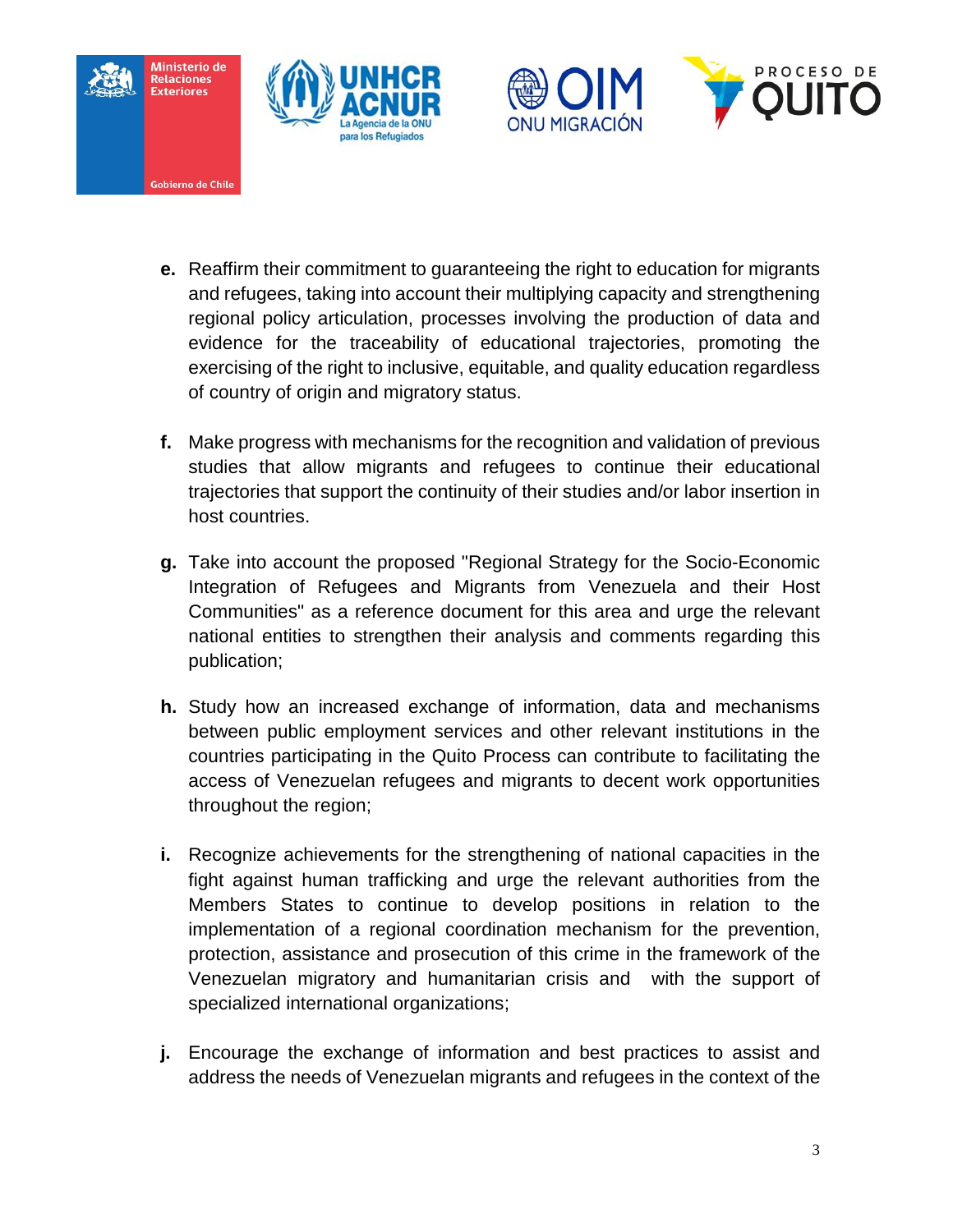







COVID-19 pandemic, including actions to prevent and protect vulnerable and indigenous populations in border areas;

- **k.** Foster the continuity of dialogue between the national commissions for refugees (CONAREs) of the Member States of the Quito Process, which includes the exchange of best practices and procedures for the determination of refugee status, as well as national and regional initiatives and programs including cooperation with specialized international organizations;
- **l.** Make progress with the exchange of best practices on temporary orientation and reception centers for Venezuelan migrant and refugee individuals and families, strengthening assistance, coordination and networks involving different support spaces.
- **m.** Reaffirm the commitment to contribute data to the online platform for the regional mapping of support spaces and services operated y the Interagency Coordination Platform for Refugees and Migrants of Venezuela (R4V).
- 7. To urge Member States, in accordance with their national capacities and regulations, to support the actions that emerge from the systematization of the thematic workshops held during the VI Round of the Quito Process, as well as the decisions adopted during the Santiago Chapter;
- 8. To welcome the presentation of the Quito Process Web Platform, which will make it possible to share concerted actions and decisions, gather and unify relevant documentation, generate a space for interaction among States, technical agencies and civil society, as well as communicate activities and initiatives and allow for the dissemination of updated information on Venezuelan migration in the region;
- 9. To highlight the adoption of the Quito Process logo as an expression of the consolidation of this intergovernmental space for the exchange of best practices, with a view to articulating and coordinating a regional response to the Venezuelan migratory and humanitarian crisis;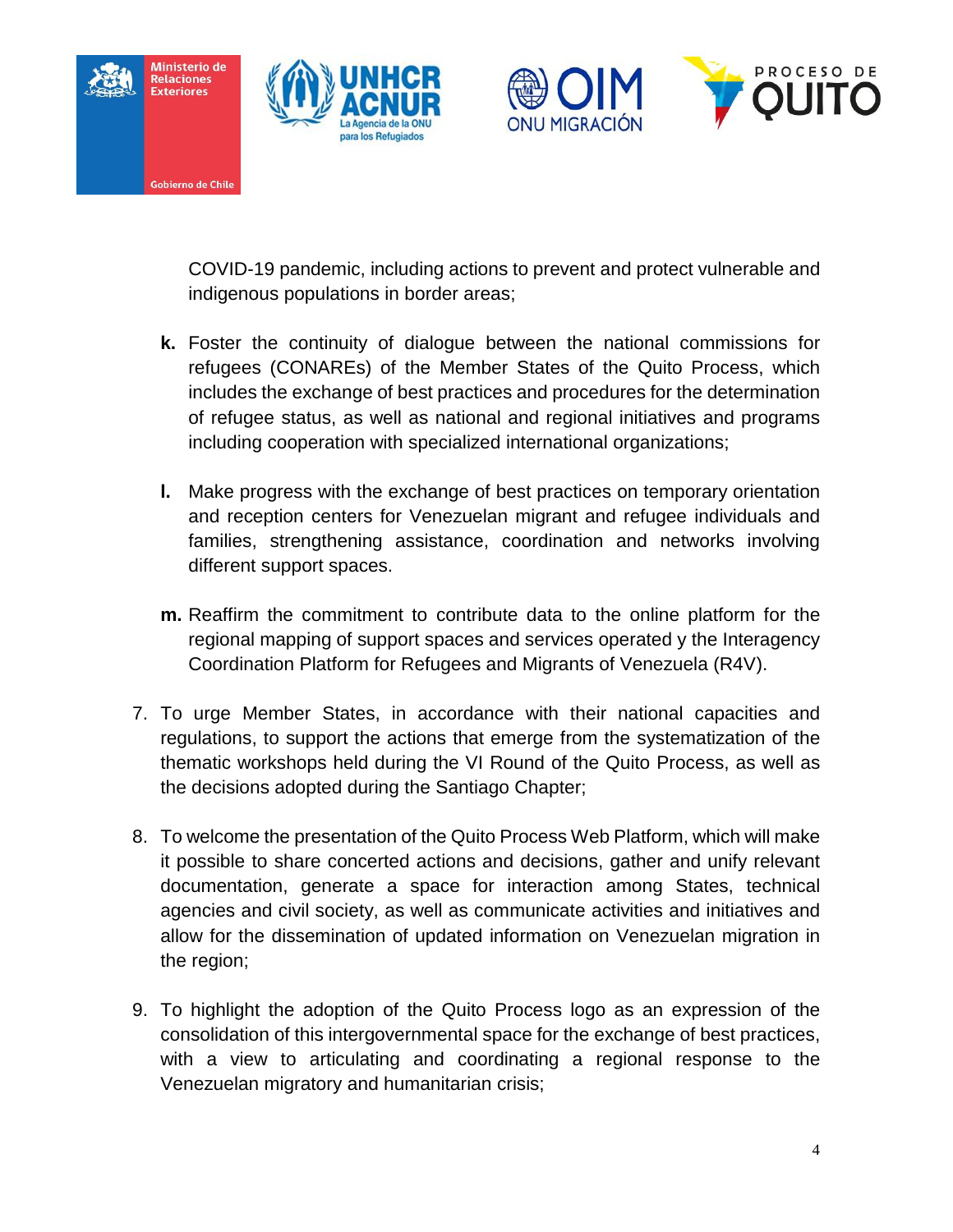





- 10.To highlight the areas of work prior to the VI Meeting Santiago Chapter organized by the Pro Tempore Presidency in the context of the COVID-19 pandemic, highlighting the strong participation of States, the countries in charge of the thematic axes, the Technical Secretariat, international organizations, and Technical Focal Points in the workshops and meetings convened to respond to the Venezuelan migratory and humanitarian crisis;
- 11.To recognize the importance and renew the call for the International Conference of Donors in Solidarity with Venezuelan Migrants and Refugees in Latin America and the Caribbean, held virtually on May 26, 2020, which ratified the need for increased and committed technical and financial support for host countries from donors and international financial institutions;
- 12.To reaffirm the collaborative spirit that has characterized the Quito Process, which has consolidated it as the main technical space for the response to the Venezuelan migratory and humanitarian crisis aimed at improving the well-being of migrants and refugees from this country;
- 13.To welcome the formation of the Group of Friends of the Quito Process and to thank the formal adhesion of the Swiss Confederation, the United States of America, the Kingdom of Spain, the Federal Republic of Germany, Canada and the European Union, as well as to express interest in maintaining technical collaboration, financing and international awareness regarding the Venezuelan migratory and humanitarian crisis;
- 14.To reiterate the invitation to observer countries that have participated in the meetings of the Santiago Chapter to join the Group of Friends of the Quito Process;
- 15.To congratulate the establishment of the Technical Secretariat of the Quito Process, consisting of the International Organization for Migration (IOM) and the United Nations High Commissioner for Refugees (UNHCR) that are recognized for their technical assistance, monitoring of the Quito Process and support through multiple efforts;